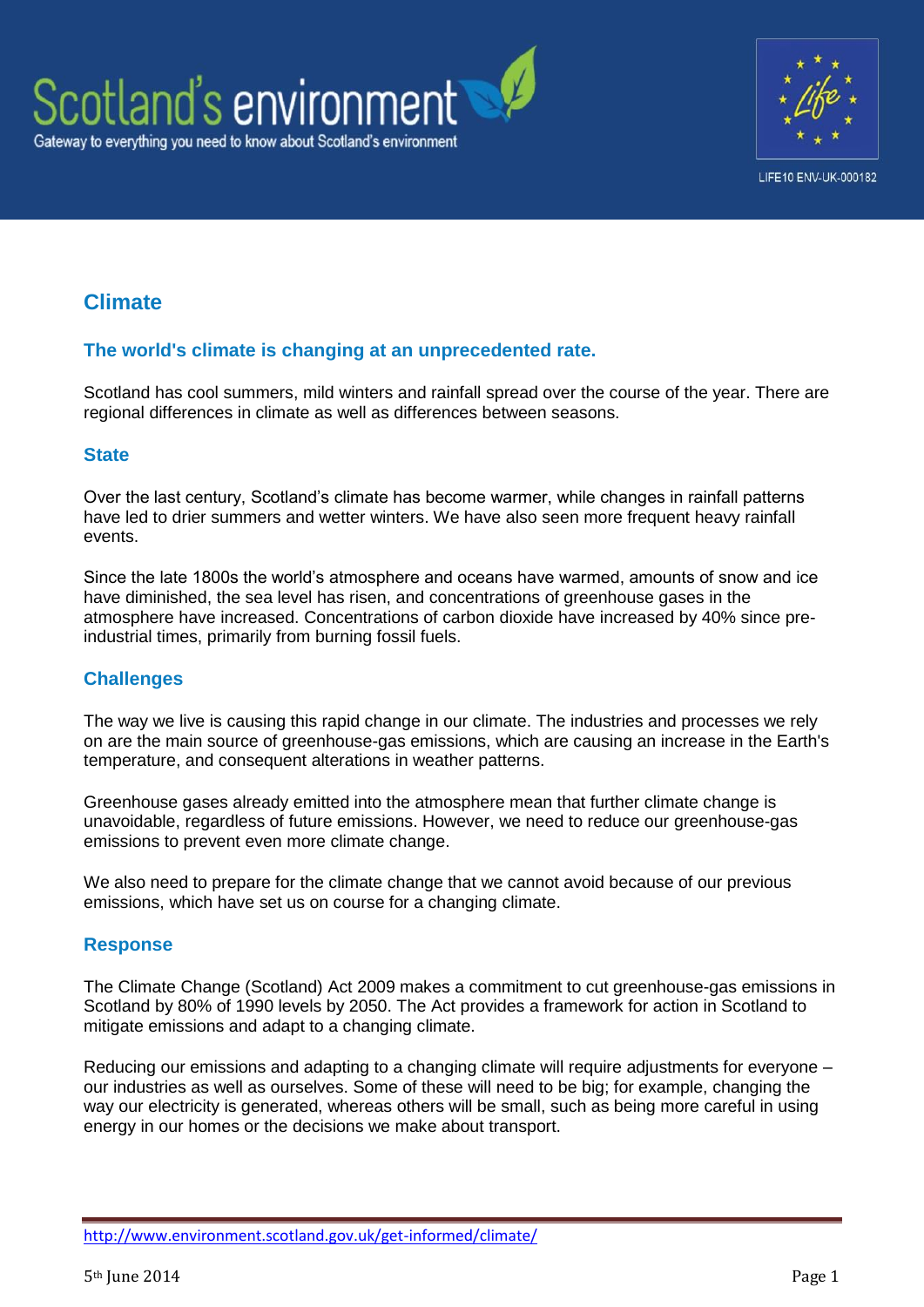



## **What is it?**

[Climate](http://www.environment.scotland.gov.uk/get-informed/climate/climate/) - Scotland generally has cool summers, mild winters and rain falls throughout the year. Over the last century it has become warmer, with drier summers, wetter winters and more frequent heavy rainfall.

<http://www.environment.scotland.gov.uk/get-informed/climate/>